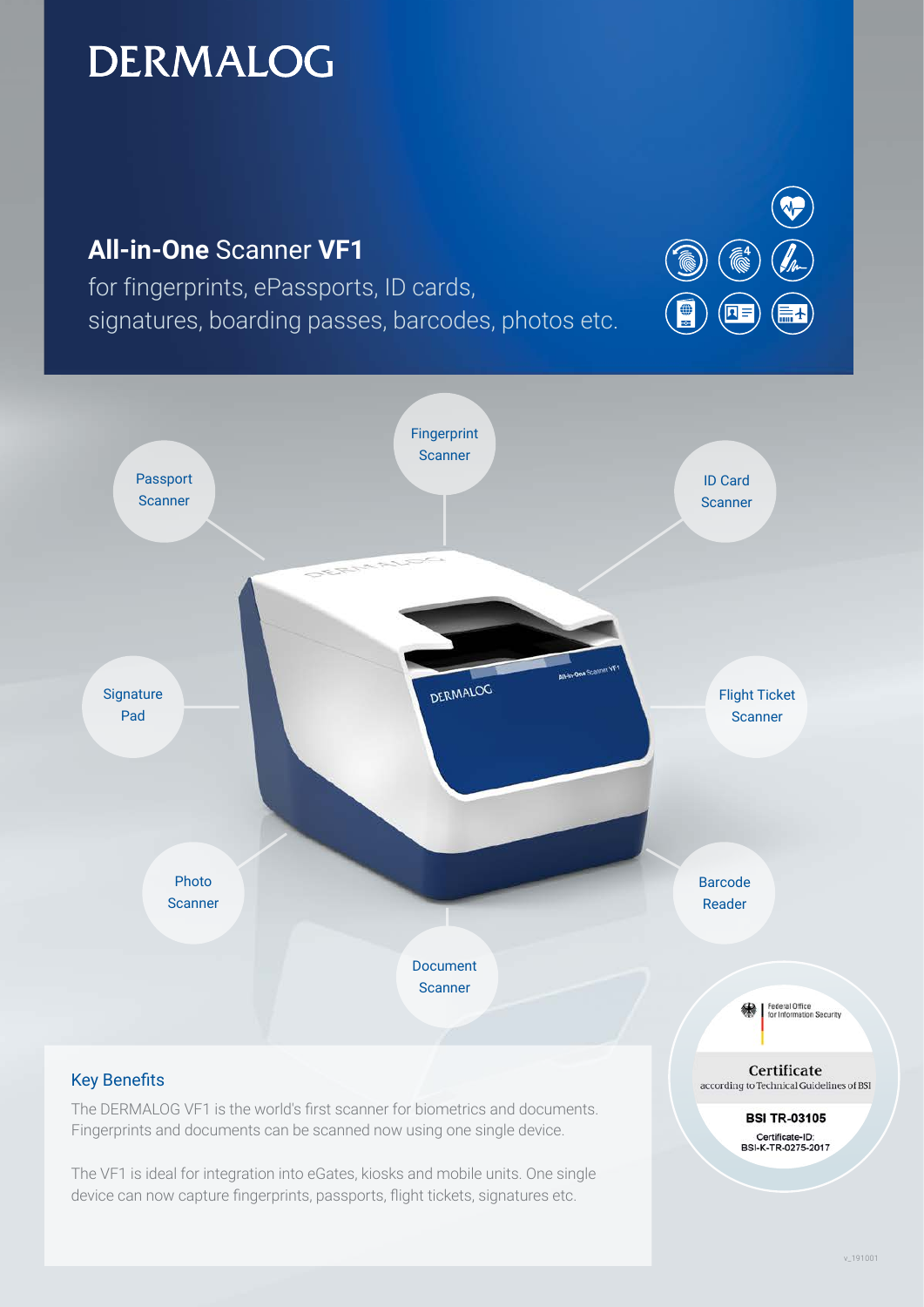# VF1 - for Fingerprints and Documents

### The world's first combined scanner

DERMALOG's VF1 is the world's first multipurpose scanner for fingerprints and documents. Its latest sensor technology makes this possible with one single device. For the first time all capabilities of an optical tenprint scanner (4-4-2 scanner) and a full color passport scanner (with RFID) are fully integrated. To make this device even more versatile the VF1 is able to capture barcodes, flight tickets and signatures on the same scanning area.



#### Fingerprints

The VF1 includes all features of a ten fingerprint scanner/ 4-4-2 scanner and is certified according to FBI Appendix F. It provides the best fingerprint quality, also for moist and dry fingers, and moreover has an extremely high capturing speed.



#### Rolled Fingerprints

The VF1 also provides the functions to capture rolled fingerprints, which can be useful for example when registering criminals.



#### Liveness Detection

The VF1 detects plastic fingers or fake fingerprints immediately. Its outstanding performance in liveness detection makes the VF1 the most secure fingerprint scanner on the market today.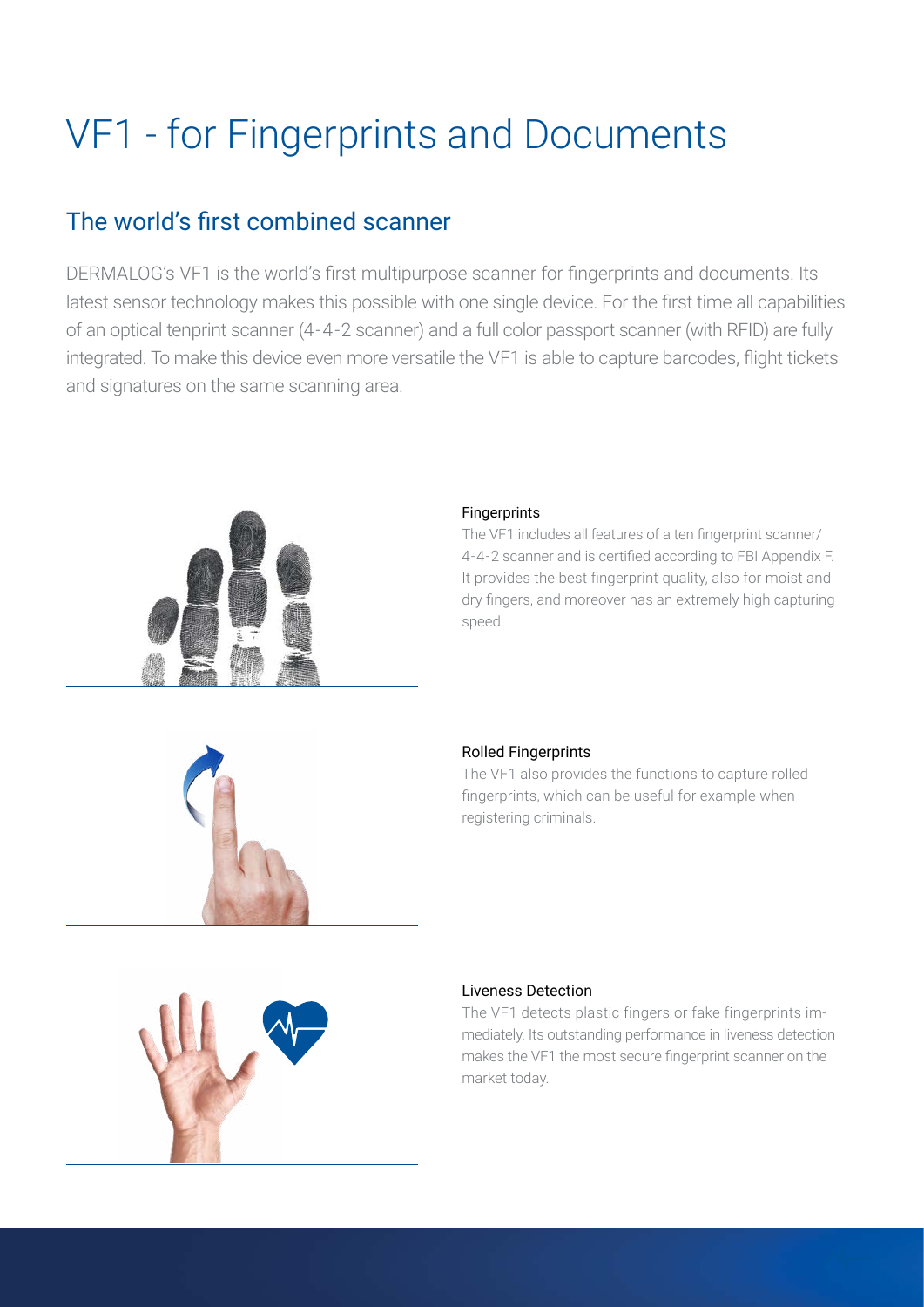### Fingerprint Scan Features

- > Fingerprint scan (4-4-2) for plain tenprints, fourprints and twoprints
- > Capture of rolled fingerprints
- > Fingerprint liveness detection
- > Moist and dry finger scan optimization
- > Fingerprint segmentation
- > Left/right hand detection
- > Latent fingerprints scan
- > NIST quality analysis
- > FBI Appendix F Certification
- > Fingerprint scan resolution: 500 dpi





#### Fingerprint Quality and Segmentation

The VF1 automatically checks the quality of fingerprints according to NIST standards (NFIQ 1 and 2). Moreover, there is a segmentation function to enhance fingerprint recognition.



#### Left-Right-Detection

DERMALOG VF1 fingerprint features automatically detect if the captured fingerprints are from the right hand or from the left hand. This makes the VF1 very easy to use.



#### **Signatures**

The DERMALOG VF1 can be used to capture signatures with a touch pen. This function replaces an extra signature pad.

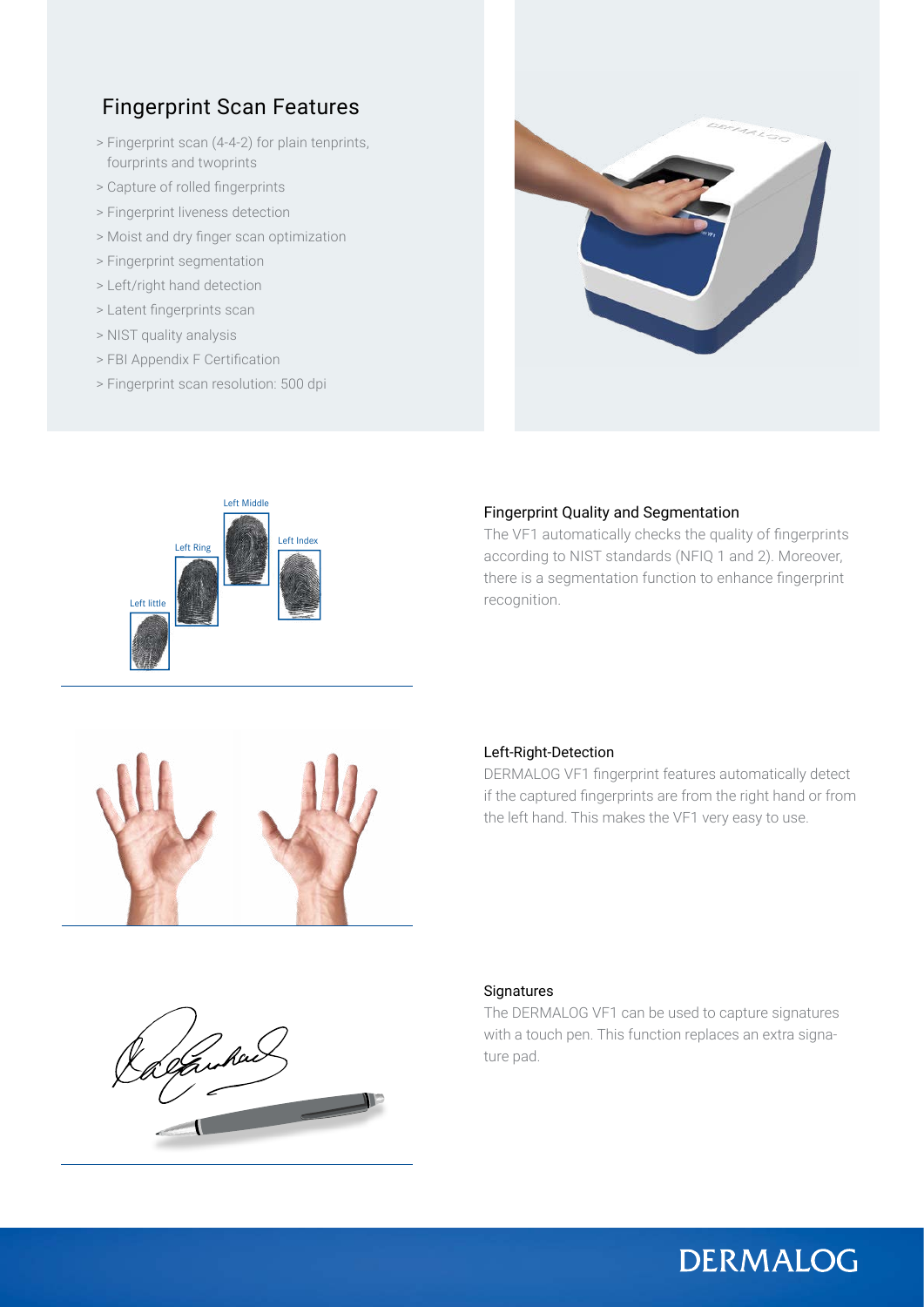# VF1 - for Fingerprints and Documents

# The scanner for ePassports, ID cards, signatures, flight tickets, money, photos and numerous documents of your choice

DERMALOG's VF1 is a perfect solution for national registration, automated border control, passenger management and the banking sector. It is easy to integrate into existing solutions and self-explanatory to every user.



#### ePassports

The VF1 is a full high resolution color passport scanner, including ultraviolett (UV) and infrared (IR) images as well as image checks. Passport data stored on the chip can be read by integrated RFID Reader.



#### ID Cards

ID Cards can be scanned in color. The RFID reader is also able to read contactless chip cards.



#### Barcode Reader

The VF1 scanner scans barcodes or 2-D-barcodes from flight tickets, ID Cards or from other documents.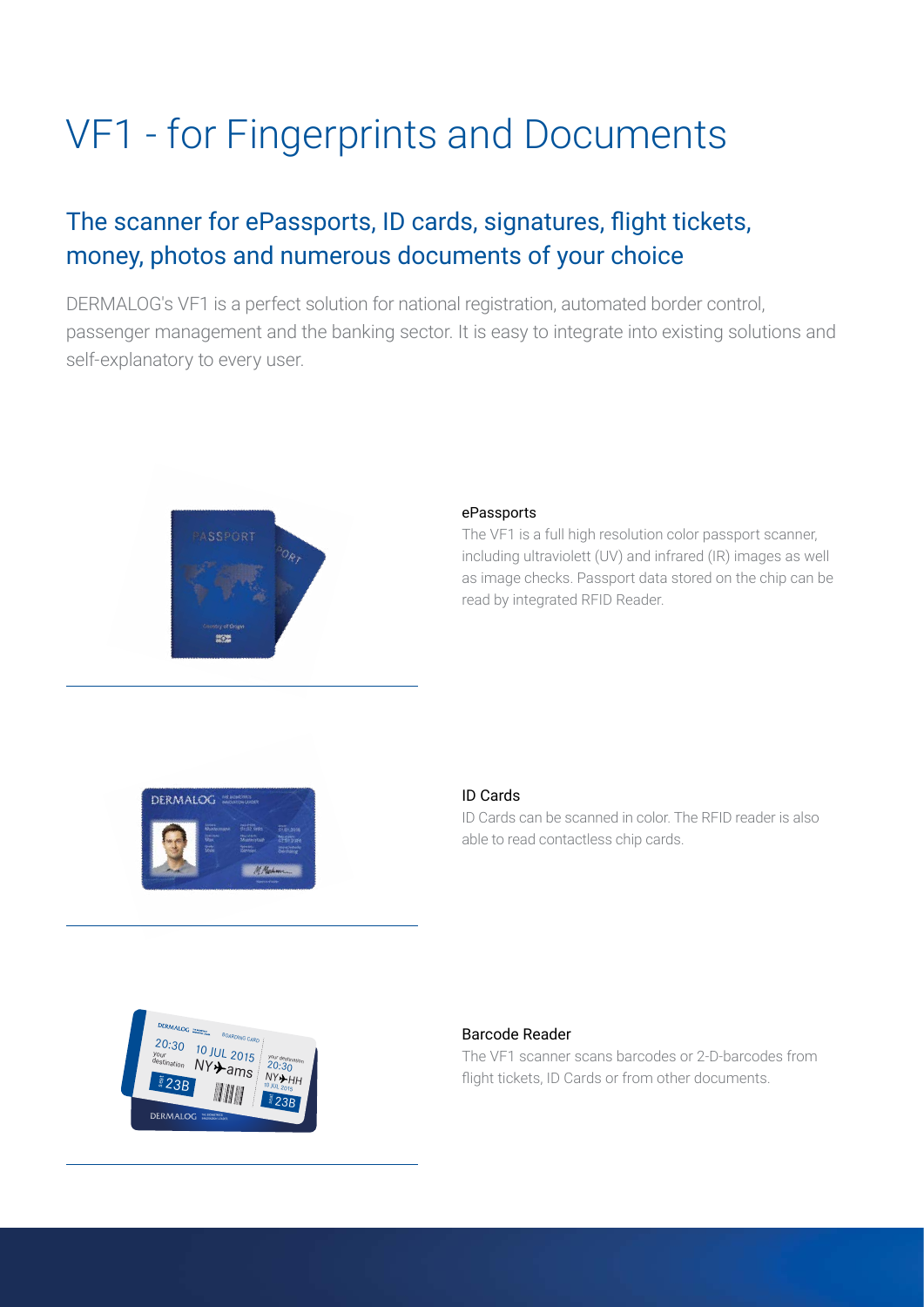### Document Scan Features

- > Passport and ePassports scan
- > ID cards and eID cards scan
- > RFID scan
- > Bar code scan e.g. Flight tickets
- > Arrival/departure cards scan
- > Photo scan
- > Money scan
- > Cheques scan
- > Auto rotation of documents and images
- > Automatic check for faked documents
- > Document scan resolution: 250 and 400 dpi





#### Photo Scan

The VF1 can also scan photographs and other small documents. It automatically rotates them into the correct perspective.



#### Banknotes/Cheques

Due to the integrated UV and infrared light sources, DERMALOG's VF1 visualizes and verifies security features built into banknotes and cheques.



#### Documents

The authenticity of any high security document can easily be verified through the UV and IR features of the VF1.

# **DERMALOG**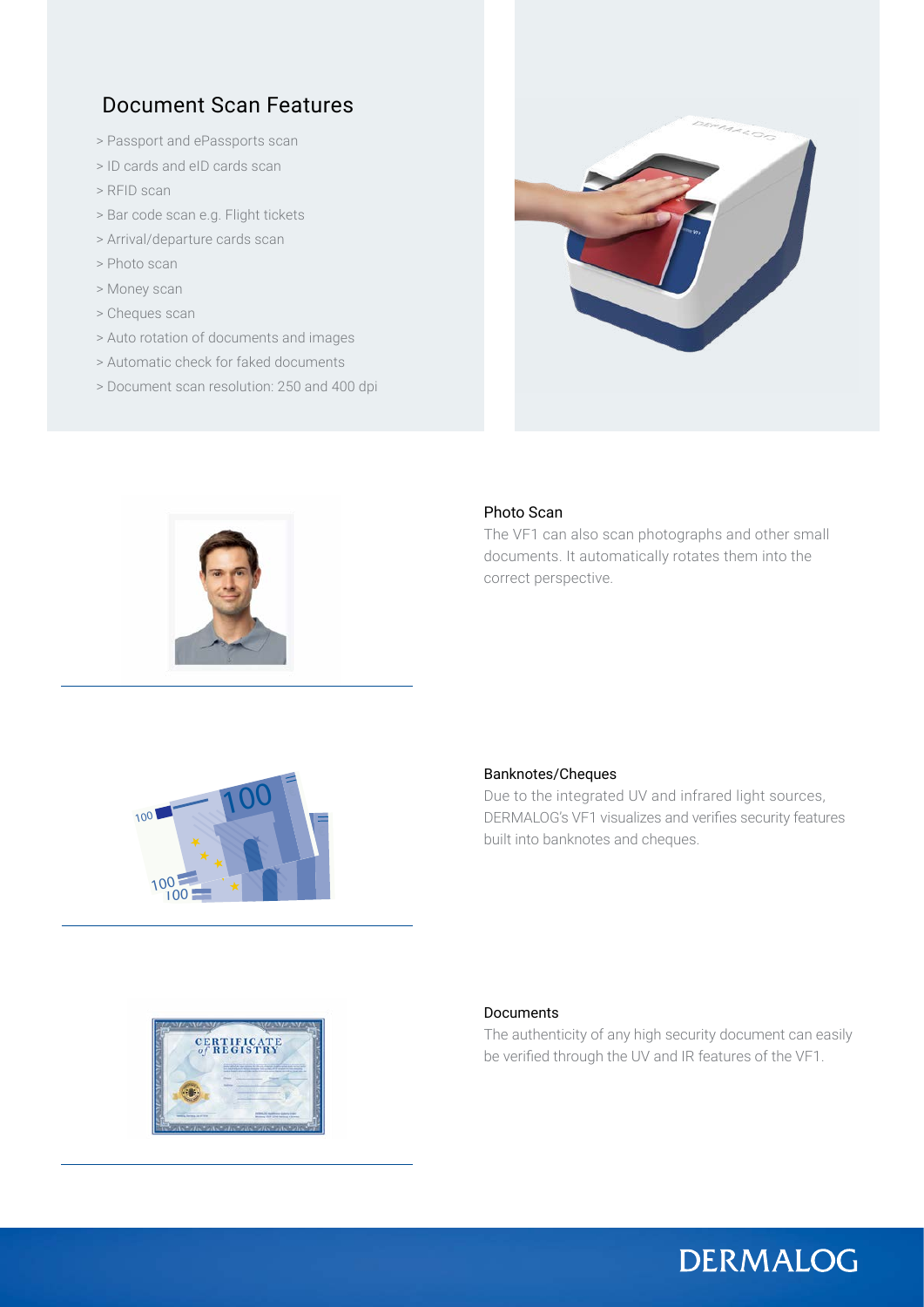

# DERMALOG VF1 in a Mobile Case

## The world's first combined scanner – now available in a handy case

#### Verification (1:1) and identification (1:N) when and wherever needed.

DERMALOGs mobile authentication solution is available in an easy-to-handle case that meets the highest demands. The VF1 is robust and stable while operating extremely reliably - wherever it is meant to get the job done. Operating from a temporary office is a task frequently faced in regions where infrastructure remains less developed. Whether voter registration, banking business or immigration matters - the VF1 mobile case provides an essential solution for the use of biometrics on the road.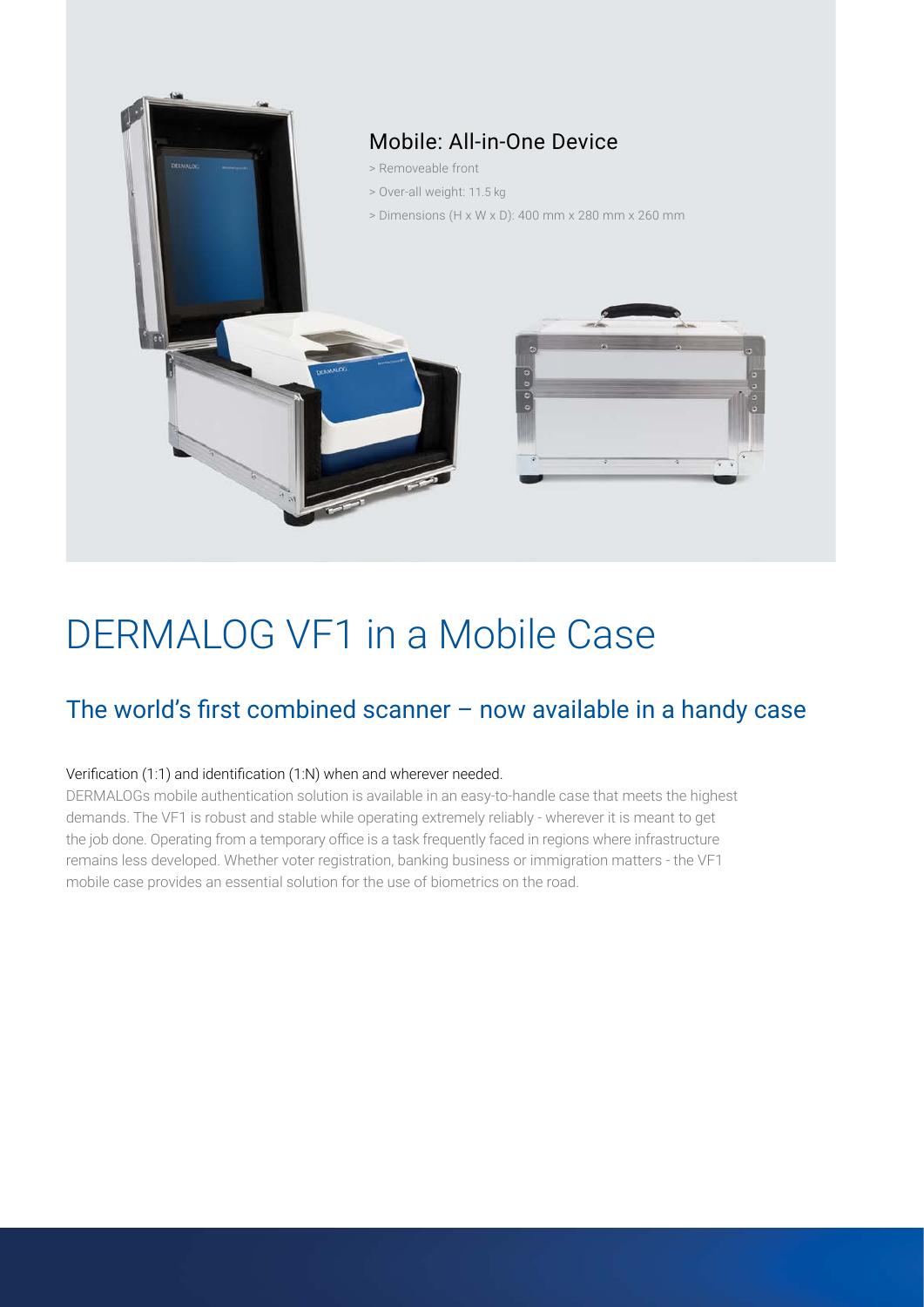### Specifications **All-in-One** Scanner **VF1**

#### Fingerprint

| Fingerprint scanning window size                  | 126 mm x 89 mm                                                                             |
|---------------------------------------------------|--------------------------------------------------------------------------------------------|
| Optical scanning area                             | 82 mm x 77 mm                                                                              |
| Image resolution                                  | 1600 x 1500 pixels, 500 dpi                                                                |
| Capturing                                         | Tenprint scanner/ 4-4-2 scanner for plain and rolled fingerprints, signature and documents |
| Bit depth                                         | 8 bit, 256 gray levels                                                                     |
| Raw fingerprint image file size<br>WSQ compressed | Approx. 2.4 MB<br>Approx. 0.4 MB                                                           |
| Interface                                         | USB 2.0 hi-speed, integrated 2-port USB hub                                                |
| Dimensions (H x W x D)                            | 184 mm x 185 mm x 291 mm                                                                   |
| Weight (including USB cable)                      | 3.5 kg                                                                                     |
| Operating temperature                             | 0 °C to 50 °C at a humidity of 5-90% non-condensing                                        |
| Storage temperature                               | -20 °C to 60 °C at a humidity of 5-90% non-condensing                                      |
| Light source                                      | Infrared light-emitting diode (LED) + VIS + UV                                             |
| Supply                                            | External AC adapter with 1.8 m cable, 100-240 V, 50-60 Hz, 1.6 A                           |
| Certifications                                    | <b>FBI-EBTS/F</b>                                                                          |
| Passport                                          |                                                                                            |
| Scanning area                                     | 126 mm x 89 mm                                                                             |
| Optical resolution                                | High resolution color camera with 400 dpi / 250 dpi                                        |
| Lighting                                          | Full color passport scan, infrared (IR), ultraviolet (UV)                                  |
| <b>RFID Reader</b>                                | RFID reader for both pages of a passport / 4 SAM card slots                                |
| Certifications                                    | BSI TR-03105 Part 5.1                                                                      |
|                                                   |                                                                                            |
| <b>SDK Features</b>                               |                                                                                            |

| NIST quality check |                      | NFIQ 1.0: calculation of the NIST quality from a given image. The quality is calculated in the NRQ<br>range from 1 (good quality) to 5 (bad quality) using the official NIST standard   |
|--------------------|----------------------|-----------------------------------------------------------------------------------------------------------------------------------------------------------------------------------------|
|                    |                      | NFIQ 2.0: calculation of the NIST quality from a given image. The quality is calculated in the NRQ<br>range from 100 (good quality) to 0 (bad quality) using the official NIST standard |
| WSQ compression    | <b>FBI-certified</b> | Specifications may be subject to change due to ongoing technical innovations.                                                                                                           |
| Operating systems  | Windows, Linux       |                                                                                                                                                                                         |